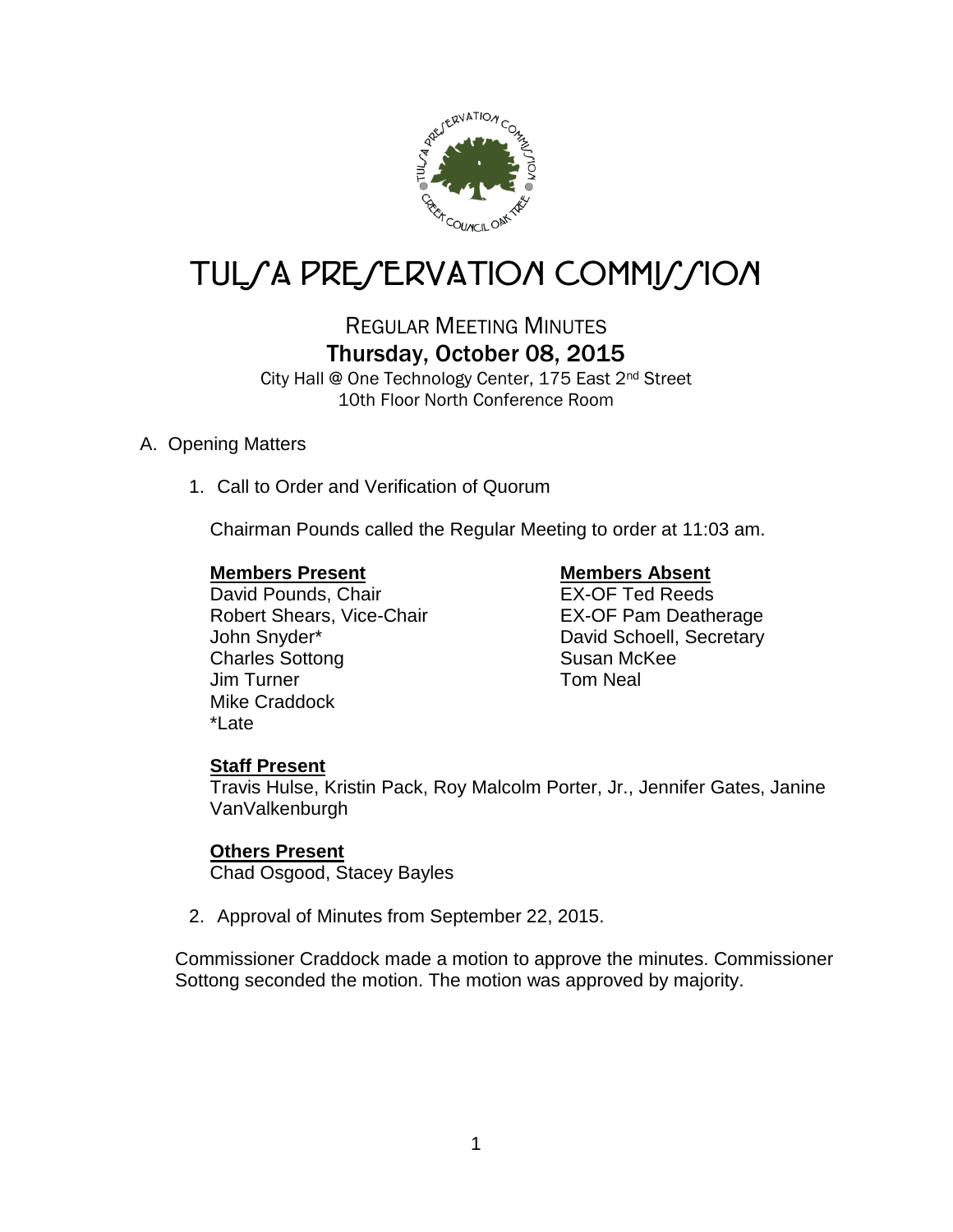## **Vote: Meeting Minutes September 22, 2015.**

| I<br>H<br>n | wc<br>١<br>. . |  |
|-------------|----------------|--|
|             |                |  |

1. Pounds

- 2. Shears McKee
- 3. Craddock Neal
- 4. Sottong Snyder Snyder Snyder

**<u>In Abstaining</u> Mot Present<br>
Turner and Schoell</u>** 

- 4. Disclosure of Conflicts of Interest None
- B. Actionable Items
	- 1. **COA-15-48 / 1711 S. St. Louis Ave.** (Swan Lake)

Applicant: Tom Oakley

 *COA Subcommittee Review Date: October 1, 2015* Request:

1. Install ramp for accessibility to front porch according to drawing submitted

Staff presented the application to the Commission, and the applicant was absent. Commissioner Craddock presented the COA Subcommittee report.

Commissioner Turner asked if the applicant plans to set the posts on the sidewalk or on either side of the sidewalk. Staff stated during the site visit, the applicant indicated his intention was to make the ramp a temporary structure and would place the posts beside the walkway. Commissioner Turner asked if the ramp could exit into the driveway. Commissioner Craddock stated the COA Subcommittee discussed the ramp turning with a landing and ending in the driveway and agreed there was not enough area. Staff stated during the site visit, the applicant was concerned about getting his wife to and from the car, and he did not want to turn a wheelchair. Commissioner Turner expressed a desire to develop a relationship with the American Institute of Architects [AIA] for Interns to provide assistance with the documentation of projects. Commissioner Pounds asked if the applicant will need a permit. Commissioner Turner believed the applicant would not need a permit for residential property, but he would if it was a commercial property.

The Commission discussed ADA requirements. Citizen, Chad Osgood, asked the Commission what was the distance between the sidewalk and the walkway. Commissioner Turner answered 15 feet. The Commission discussed having a landing or not having a landing. Commissioner Craddock stated the ramp is not ideal, but the ramp is temporary to accommodate someone who needs it.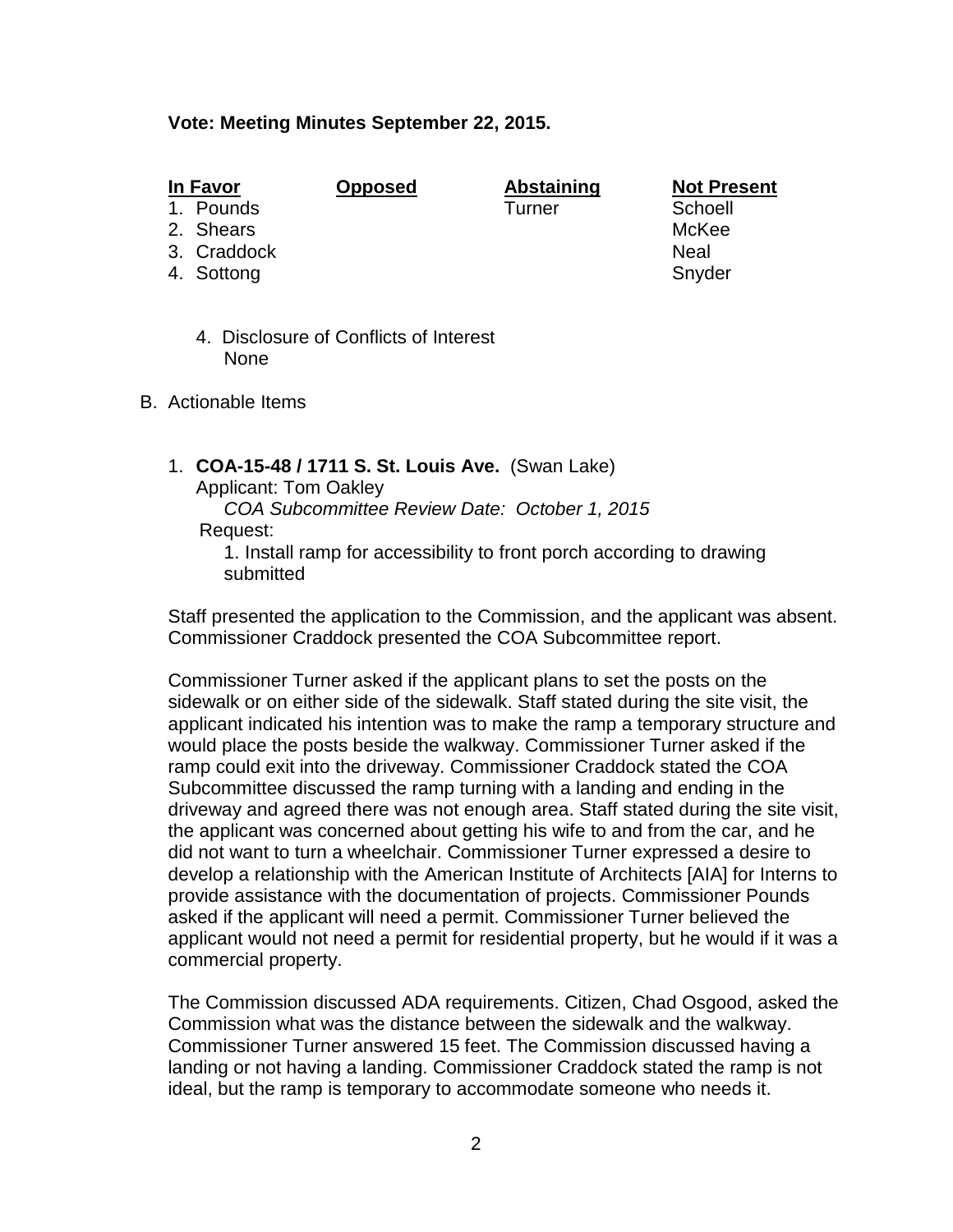Commissioner Pounds referred to Guideline B.5.3 and stated it encouraged installation of the ramp on the side of a porch.

Commissioner Craddock made a motion to approve the application. Commissioner Snyder seconded the motion. The motion was approved by majority. Guideline cited: B.1.1, B.1.2, B.1.3, B.5.3.

# **Vote:** 1711 S. St. Louis Ave. **(Swan Lake)**

| <b>In Favor</b> |             | <b>Opposed</b> | <b>Abstaining</b> | <b>Not Present</b> |
|-----------------|-------------|----------------|-------------------|--------------------|
|                 | 1. Pounds   | Turner         |                   | Schoell            |
|                 | 2. Shears   |                |                   | McKee              |
|                 | 3. Craddock |                |                   | Neal               |
|                 | 4. Sottong  |                |                   |                    |
|                 | 5. Snyder   |                |                   |                    |

2. **1414 S. Galveston Ave. – McBirney Mansion Easement** Applicant: Chad Osgood for Wendy and Gentner Drummond *COA Subcommittee Review Dates: August 6, 2015 & October 1, 2015* Request:

1. Install 35 ft. aluminum flag pole with bronze color in front yard according to site plan submitted

Staff presented the application to the Commission, and the applicant's representative, Chad Osgood, was present. Commissioner Craddock presented the COA Subcommittee report. Mr. Osgood stated several locations were discussed based on the sight line of the flag from different streets. Mr. Osgood stated on the corner of South Riverside Drive, the large trees block the view of the flag pole, and he chose a bronze color to match the house and the size to allow breeze.

Commissioner Turner asked Mr. Osgood if there will be a walkway. Mr. Osgood replied the intention was to landscape to the pole, use landscaping to hide the light fixtures, and hide the ropes inside the pole. Commissioner Pounds asked if the flag pole is considered a structure, according to Clause IV. Staff stated the request is consistent with the requirements of the easement.

Commissioner Craddock made a motion to approve the application. Commissioner Turner seconded the motion. The motion was approved unanimously. Reference cited: *Deed of Scenic, Open Space, and Architectural Façade Easement,* Clause I, IV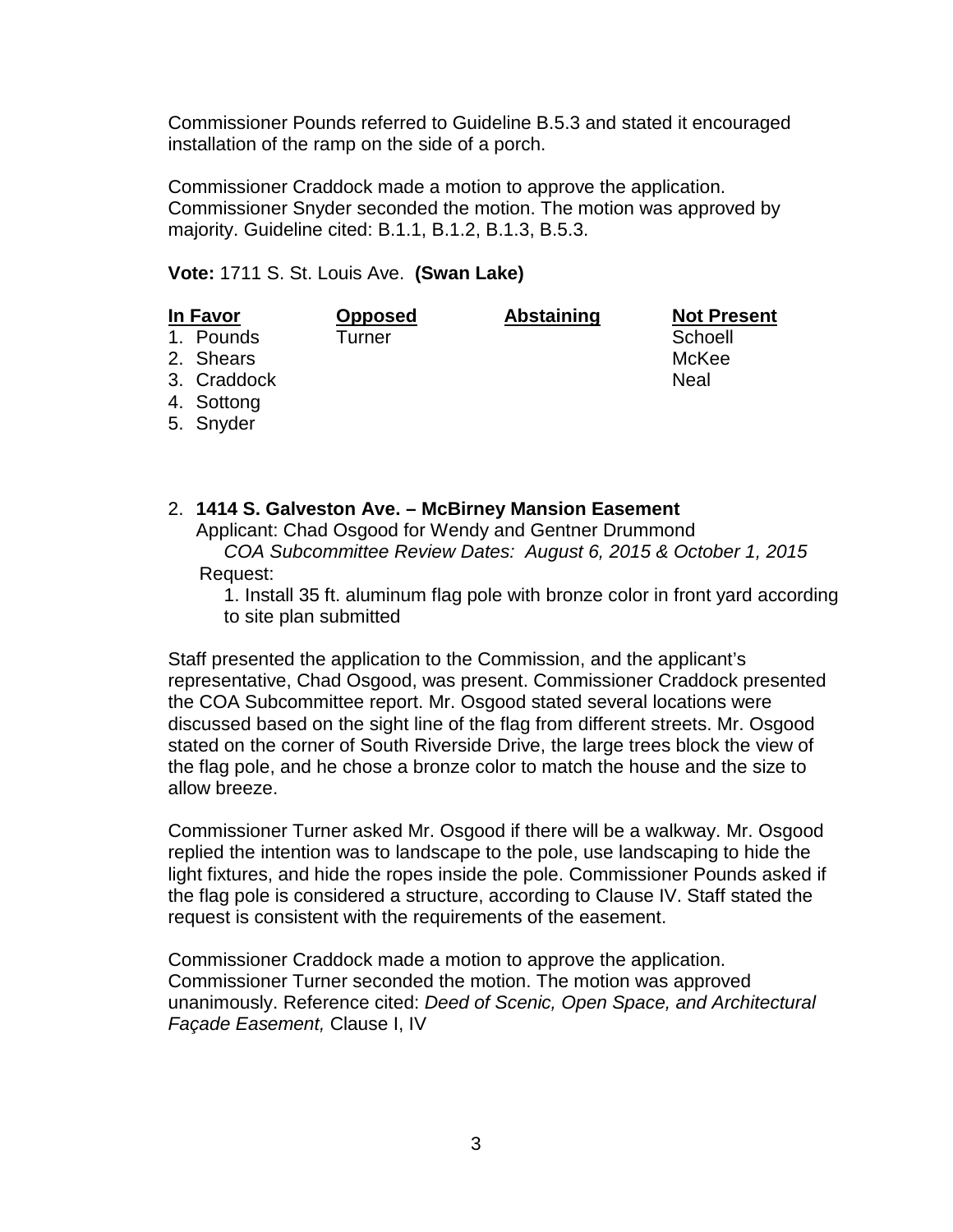# **Vote: 1414 S. Galveston Ave. – McBirney Mansion Easement**

| In Favor    | <b>Opposed</b> | <b>Abstaining</b> | <b>Not Present</b> |
|-------------|----------------|-------------------|--------------------|
| 1. Pounds   |                |                   | Schoell            |
| 2. Shears   |                |                   | McKee              |
| 3. Craddock |                |                   | <b>Neal</b>        |
| 4. Sottong  |                |                   |                    |
| 5. Snyder   |                |                   |                    |
| 6. Turner   |                |                   |                    |
|             |                |                   |                    |
| C. Reports  |                |                   |                    |

- A. Chair Report
	- None

### Outreach Committee

Commissioner Turner stated the first Historic Preservation Zoning presentation was to the Yorktown Historic District. Commissioner Craddock asked to be notified when the next presentation is scheduled. Staff stated the next scheduled HP Zoning presentation will be the presentation to the Brady Heights Neighborhood Association on October 17, 2015. The education series is still in progress, and Preservation Staff are deciding dates based on speakers' availability. Staff stated the Realtor Education Curriculum needs to be updated and submitted. Staff will reach out to various organizations for the presentations. Staff have not heard from the Swan Lake and North Maple Ridge Historic District.

B. Staff Report

Staff stated there have been no staff approvals since the last regular meeting, and by the next regular meeting, they will be able to announce Commission appointments or reappointments. Since staff will be out of town the first week of November, the COA Subcommittee Meeting on November 5, 2015 is cancelled, and applicants will have an option to schedule a special meeting, if needed.

Staff stated they and Commissioner Craddock attended the Tulsa Metropolitan Area Planning Commission [TMAPC] meeting on October 7, 2015. TMAPC recommended the Zoning Code draft for adoption to City Council with two recommendations that affect TPC. In Chapter 20, the requirements for a public hearing were moved to the beginning of the chapter, but the TPC Rules and Regulations already require a public hearing. Secondly, TMAPC recommended removing the Commission's ability to initiate an HP Overlay.

Commissioner Turner asked staff if TMAPC gave any reasons. Staff stated they were not present for the discussion, however part of the reason was based on the fact that TPC does not presently have the power to initiate this